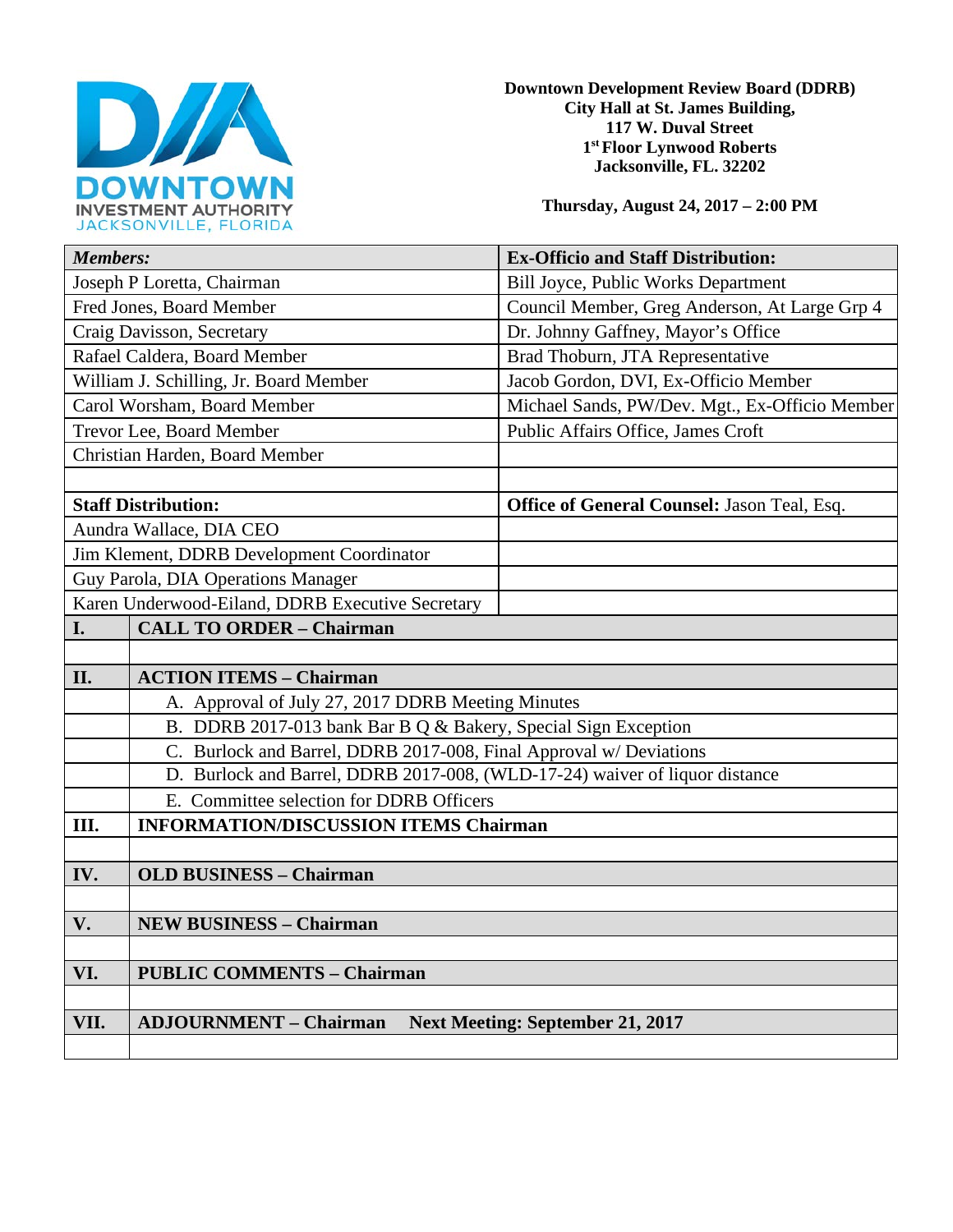

**Downtown Development Review Board (DDRB) City Hall at St. James, Building 117 W. Duval Street Lynwood Roberts Room, 1st Floor**

*Thursday, August 24, 2017 - 2:00 p.m.*

# *MEETING* **MINUTES**

**Board Members Present:** J. Loretta, Chair; R. Caldera; C. Davisson; C. Harden; B. Schilling; T. Lee and C. Worsham

**Board Members Not Present:** F. Jones

**DIA Staff Present:** Guy Parola, DIA Operations Manager; Jim Klement, Development Redevelopment Coordinator and Jackie Mott, Accountant

**Representing Office of City Council:** Council Member Greg Anderson

**Representing Office of General Counsel:** Jason Teal

## **I. CALL TO ORDER**

#### **Meeting Convened: 4:00 p.m.**

Chairman Loretta called the meeting to order at 2:00 p.m. and the members identified themselves for the record.

Chairman Loretta asked anyone wishing to speak on a particular project to complete a public speaker card and provide them to Jackie Mott. He also reminded Board Members to disclose any ex-parte communication with any of the applicants presenting projects today or conflicts of interest prior to the item being addressed by the Board.

#### **II. ACTION ITEMS**

## **A. APPROVAL OF THE JULY 27, 2017 DDRB MEETING MINUTES**

**A MOTION WAS MADE BY BOARD MEMBER CALDERA AND SECONDED BY BOARD MEMBER DAVISSON APPROVING THE JULY 27, 2017 DDRB MEETING MINUTES.** 

**THE MOTION PASSED UNANIMOUSLY 7-0-0.** 

**B. DDRB 2017-008: BURLOCK AND BARREL, FINAL APPROVAL W/DEVIATIONS**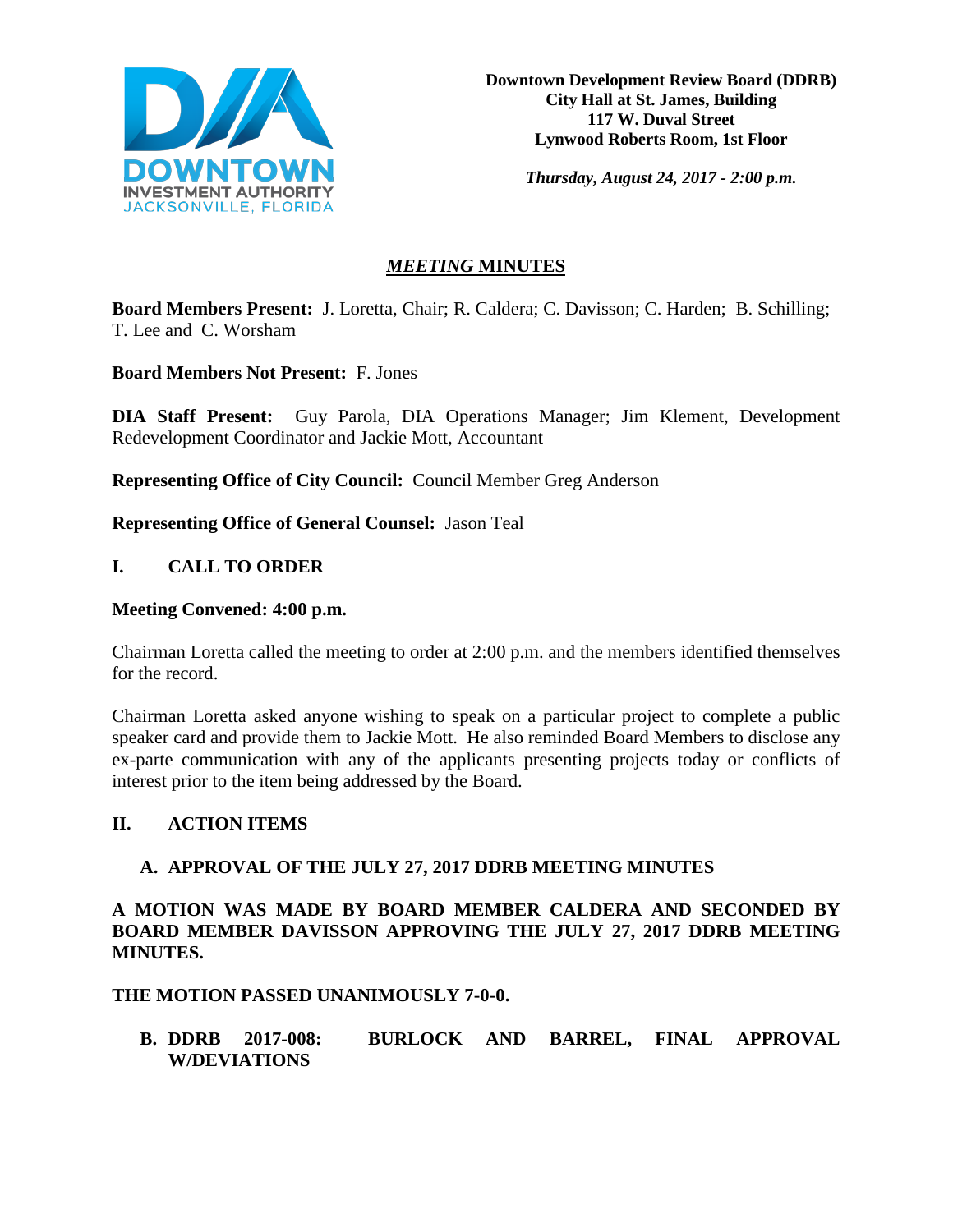Downtown Development Review Board (DDRB) – Regular Meeting Thursday, August 24, 2017 Page 2 of 5

Cyndy Trimmer was present to answer any questions.

**A MOTION WAS MADE BY BOARD MEMBER HARDEN AND SECONDED BY BOARD MEMBER WORSHAM APPROVING 1. FINAL APPROVAL OF A DEVIATION FROM** *SEC.656.361.11.-SETBACK OR "BUILD TO LINES"* **TO ALLOW AN INCREASE TO THE BUILDING SETBACK FOR THE BUILDING FROM FOREST STREET.**

**THE MOTION PASSED UNANIMOUSLY 7-0-0.**

**A MOTION WAS MADE BY BOARD MEMBER HARDEN AND SECONDED BY BOARD MEMBER WORSHAM APPROVING THE 2. FINAL APPROVAL OF A DEVIATION FROM** *SEC.656.361.17.-SURFACE PARKING, TRASH, STORAGE, AND LOADING AREA SCREENING AND LANDSCAPE REQUIREMENTS* **TO ALLOW AN ALTERNATIVE FENCE HEIGHT AND FENCE TYPE, FACING FOREST STREET.**

**THE MOTION PASSED UNANIMOUSLY 7-0-0.** 

**A MOTION WAS MADE BY BOARD MEMBER HARDEN AND SECONDED BY BOARD MEMBER WORSHAM APPROVING THE 3. FINAL APPROVAL OF A DEVIATION FROM** *SEC. 656.361.18.-TRANSPARENCY* **TO ALLOW A REDUCTION TO NOT PROVIDE THE TRANSPARENCY REQUIREMENTS ON THE BUILDING FAÇADE FACING MAGNOLIA STREET.** 

**THE MOTION PASSED UNANIMOUSLY 7-0-0.**

**A MOTION MADE BY BOARD MEMBER HARDEN AND SECONDED BY BOARD MEMBER WORSHAM APPROVING THE 4. FINAL APPROVAL OF A DEVIATION FROM** *SEC.656.361.20. - STREETSCAPE DESIGN STANDARDS* **TO PROVIDE AN ALTERNATIVE STREETSCAPE DESIGN ON MAY AND MAGNOLIA STREETS.**

**A MOTION WAS MADE BY BOARD MEMBER HARDEN AND SECONDED BY BOARD MEMBER WORSHAM FOR FINAL APPROVAL SUBJECT TO THE FOLLOWING CONDITIONS:**

- **1. The applicant to receive DIA approval of fencing materials prior to ten set review.**
- **2. The applicant to locate all exhaust vents and other mechanical structures placed thru the building roof be located on the southerly portion of the roof adjacent to the existing building located to the South.**

**THE MOTION PASSED UNANIMOUSLY 7-0-0.**

**C. DDRB 2017-008, (WLD-17-24) WAIVER OF LIQUOR DISTANCE**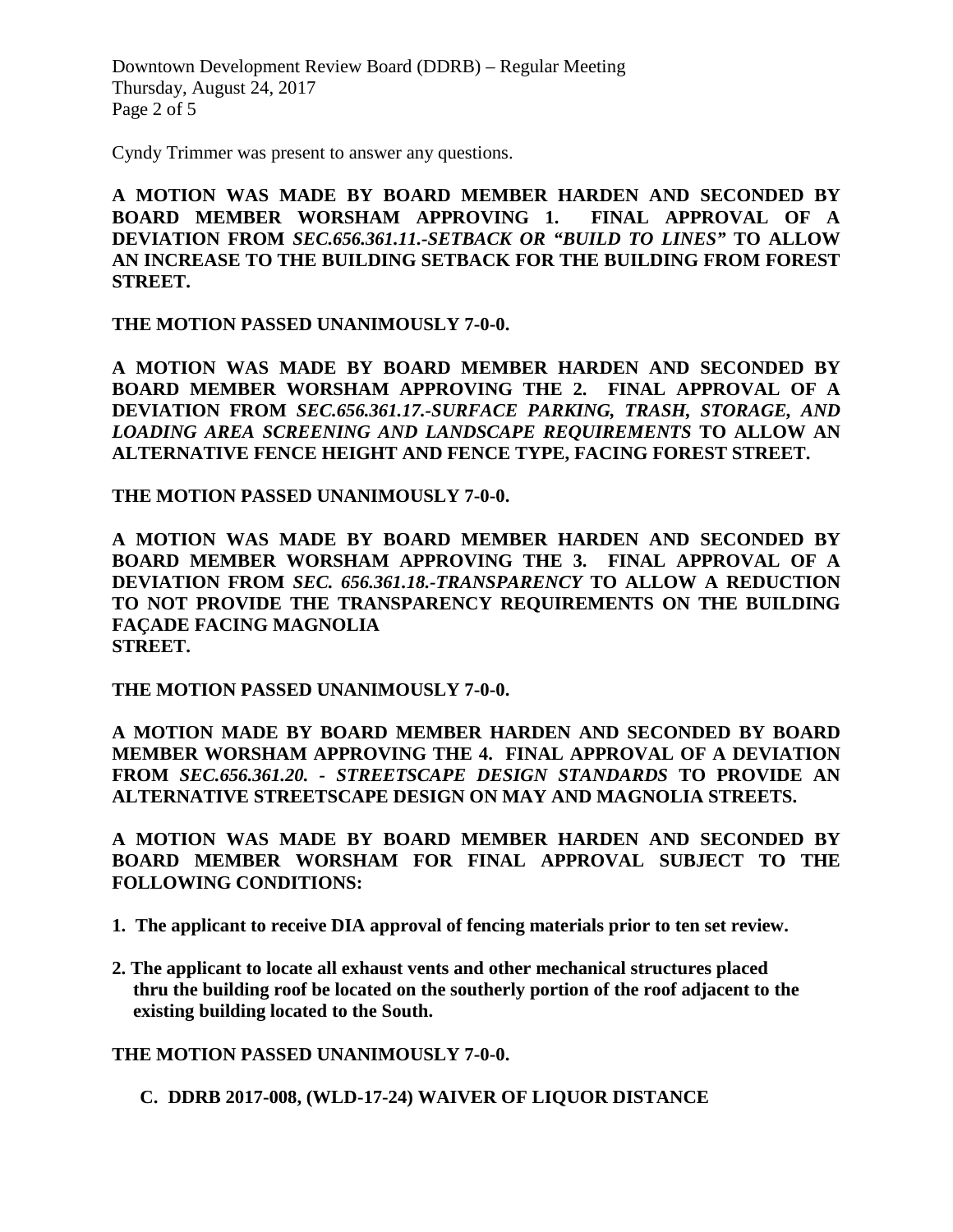Jim Klement provided a brief report. The applicant is requesting to reduce required minimum distance between liquor license location and church or school from 1,500 feet to 875 feet.

Chairman Loretta opened public hearing and closed public hearing.

Guy Parola suggested when making a motion that this is consistent with criteria four (4) and five (5) as indicated in the staff report.

**A MOTION WAS MADE BY BOARD MEMBER CALDERA AND SECONDED BY BOARD MEMBER HARDEN APPROVING DDRB 2017-008 WAIVER TO REDUCE THE REQUIRED MINIMUM DISTANCE BETWEEN A LIQUOR LICENSE LOCATION AND CHURCH OR SCHOOL FROM 1,500 FEET TO 875 FEET.** 

**THE MOTION PASSED UNANIMOUSLY 7-0-0.** 

## **D. DDRB APPLICATION 2017-013: BANK BAR B QUE & BAKERY, FINAL APPROVAL OF SPECIAL SIGN EXCEPTION**

Jim Klement provided an overview of the project. The applicant, Mr. Tom Thornton, Jr, was not present.

Jason Teal stated that the staff report is considered compentent of substantial evidence for consideration. The Board can move forward without the applicant.

### **A MOTION WAS MADE BY BOARD MEMBER LEE AND SECONDED BY BOARD MEMBER SCHILLING APPROVING DDRB APPLICATION 2017-013 REQUEST FOR FINAL APPROVAL FOR SPECIAL SIGN EXCEPTION FOR WALL SIGN FACING ADAMS STREET SUBJECT TO THE FOLLOWING CONDITION:**

**1. One wall sign located on the rear of the building facing Adams Street with a maximum 35 square feet of cabinet area.**

#### **THE MOTION PASSED UNANIMOUSLY 7-0-0.**

## **E. COMMITTEE SELECTION FOR DDRB OFFICERS**

Board Member Harden and Board Member Davisson attended a nominating committee meeting to discuss DDRB recommendation of Vice Chair & Secretary positions on Wednesday, August 16, 2017 at 9:30 a.m.

The nominating committee elected Board Member Bill Schilling for the role of Vice Chair and Board Member Trevor Lee as Secretary. Board Member Harden offered to be a backup for those two (2) positions.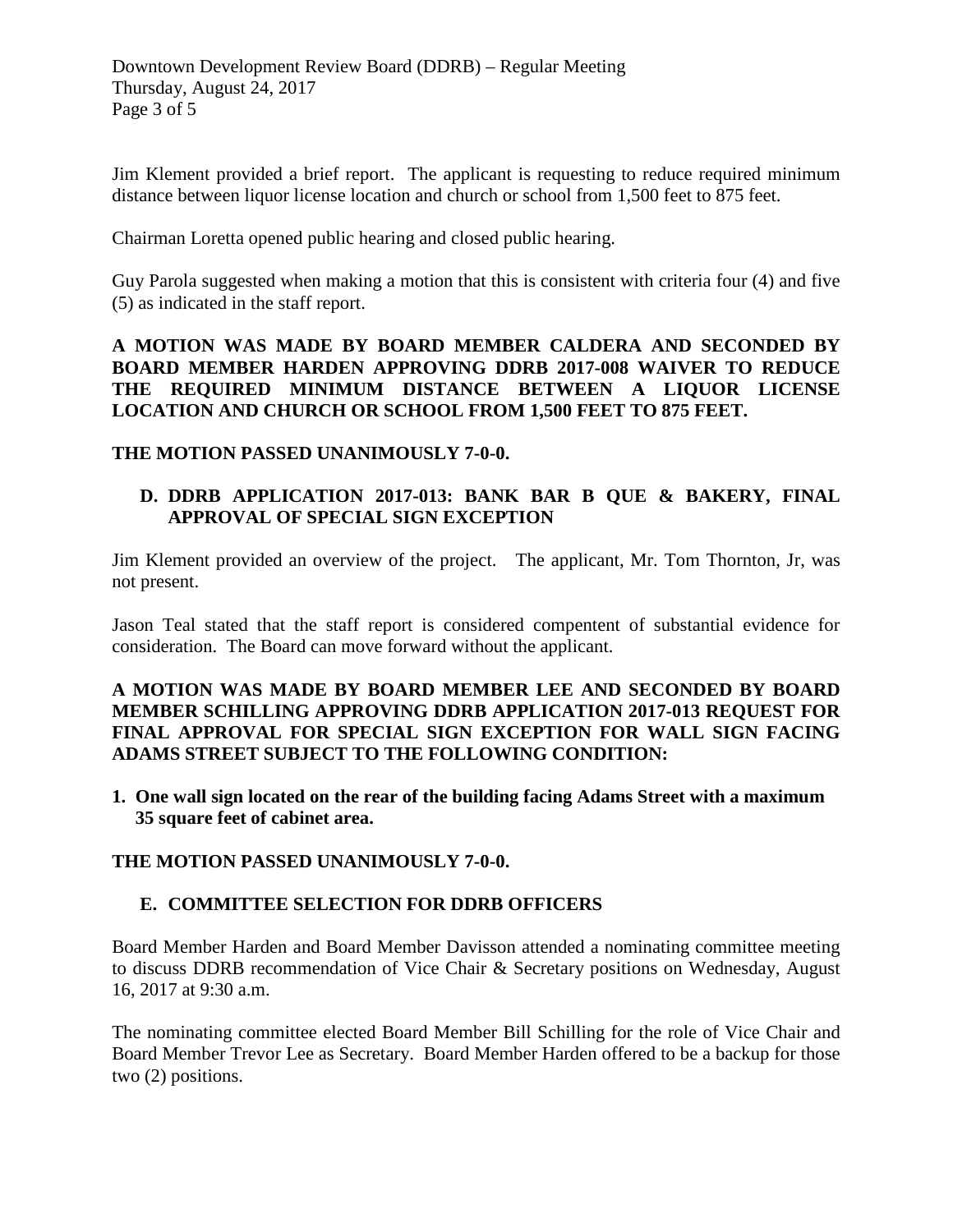Downtown Development Review Board (DDRB) – Regular Meeting Thursday, August 24, 2017 Page 4 of 5

Chairman Loretta opened the floor to any other members that would like to make a recommendation for Vice Chair.

Chairman Loretta closed the floor after hearing no comments.

# **A MOTION WAS MADE TO APPROVE BOARD MEMBER BILL SCHILLING AS VICE CHAIR OF THE DDRB.**

### **THE MOTION PASSED UNANIMOUSLY 7-0-0.**

Chairman Loretta opened the floor to any other members that would like to make a recommendation for Secretary.

Chairman Loretta closed the floor after hearing no comments.

## **A MOTION WAS MADE TO APPROVE BOARD MEMBER TREVOR LEE AS SECRETARY OF THE DDRB.**

#### **THE MOTION PASSED UNANIMOUSLY 7-0-0.**

#### **III. INFORMATION/DISCUSSION ITEMS**

Mr. Klement reported two (2) applications that will be coming before the September 21, 2017 meeting.

- The Trio, Barnett Bank Building
- The Baptist Hospital signs on the Southbank.

#### **IV. OLD BUSINESS NONE**

- **V. NEW BUSINESS NONE**
- **VI. PUBLIC COMMENTS NONE**

#### **VII. ADJOURNMENT**

There being no further business, Chairman Jones adjourned the meeting at approximately 2:30 p.m.

The written minutes for this meeting are only an overview of what was discussed. For verbatim comments for this meeting, an audio CD is available upon request. Please contact Karen